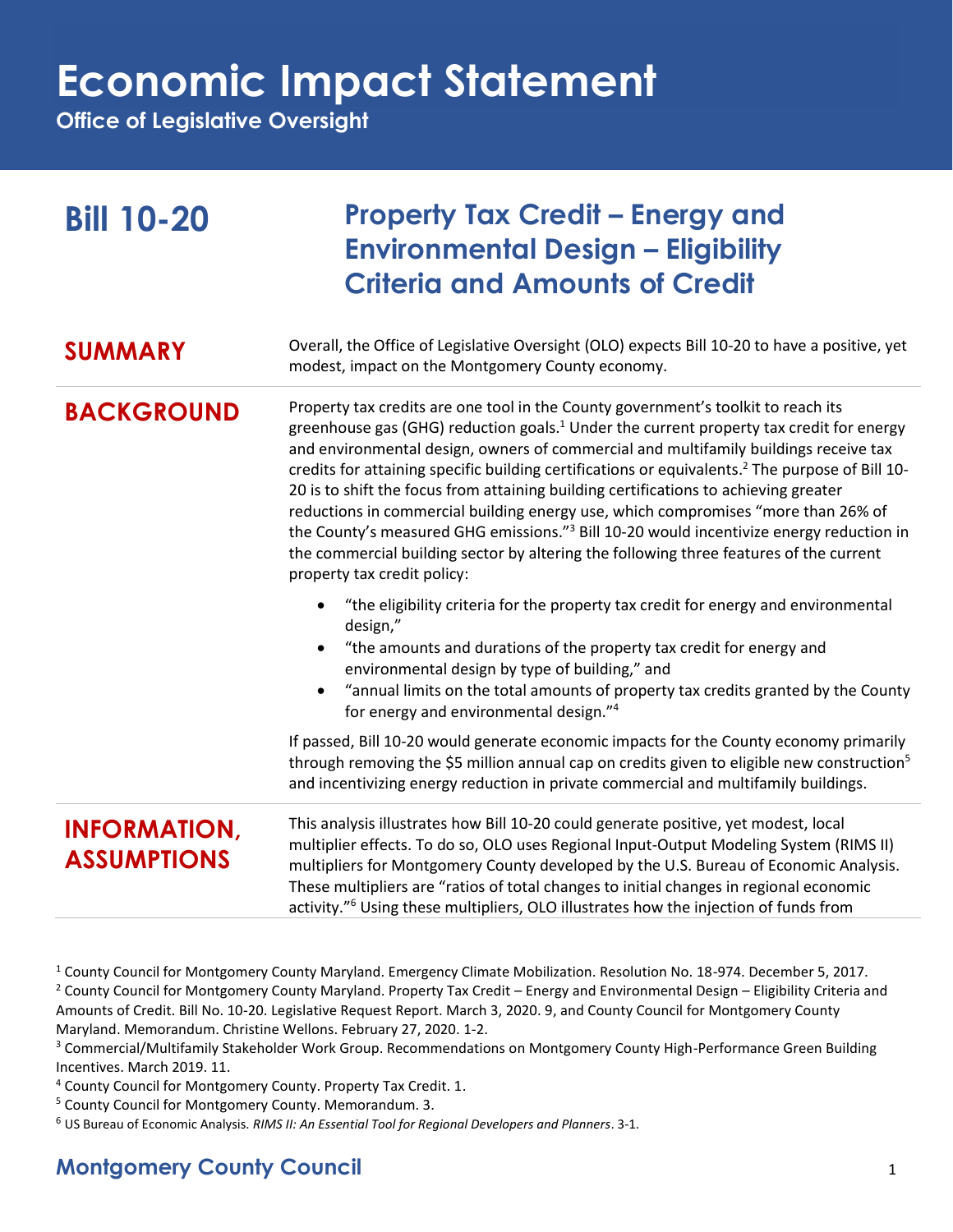**Office of Legislative Oversight**

| and<br><b>METHODOLOGIES</b> | removing the \$5 million cap on property tax credits could increase the following<br>economic dimensions of the Montgomery County economy:<br>Output – total market value of industry output (sales)<br>Earnings – employee compensation plus net earnings of sole proprietors and<br>$\blacksquare$<br>partnerships<br>Employment – number of full- and part-time employees<br>$\blacksquare$<br>Value added – total value of income generated from production <sup>7</sup><br>$\blacksquare$                                                                                                               |
|-----------------------------|--------------------------------------------------------------------------------------------------------------------------------------------------------------------------------------------------------------------------------------------------------------------------------------------------------------------------------------------------------------------------------------------------------------------------------------------------------------------------------------------------------------------------------------------------------------------------------------------------------------|
| <b>VARIABLES</b>            | The variables that could affect economic impacts in the County are the following:<br>Total amount of property tax credit awarded per year (based on energy<br>п<br>reduction levels and sustainability certification bonus for new buildings and<br>backlogged buildings)<br>Total energy costs per year for households living in multifamily residential<br>п<br>properties, and owners/tenants of nonresidential commercial properties<br>Number of property tax credits received per year<br>$\blacksquare$<br>Montgomery County property tax rate<br>Energy rates by utility companies<br>$\blacksquare$ |

### **IMPACTS**

### **Businesses, Non-Profits, Other Private Organizations**

Workforce, operating costs, property values, capital investment, taxation policy, economic development, competitiveness, etc.

The two primary factors that would create economic impacts for businesses, non-profits, and other private organizations are: (1) growth of total building credits, given the elimination of the \$5 million cap for new buildings, and (2) energy savings for owners of commercial/multifamily properties.

By removing the \$5 million cap on credits for new buildings, OLO expects that the total amount of property tax credits per year would increase. **Figure 1** shows the total amount from credit applications that Montgomery County Government receives every year for new and existing properties. Since 2016, applications for property tax credits have exceeded the \$5 million annual cap by more than \$1.3 million. Removing the cap would result in greater tax relief for developers in the event that applications for new properties exceed \$5 million.

Greater tax relief would reduce the cost of capital investments and generate a small positive multiplier effect in the County economy. To illustrate this effect, OLO used RIMS II multipliers for investments in "residential structures" and "nonresidential structures."<sup>8</sup> As indicated in **Table 1**, for every additional \$1 million in tax savings, the local economy could see an additional \$1.4 million in output, \$340,000 in earnings, and six jobs.<sup>9</sup> Thus, in addition to reducing the cost of capital investments, Bill 10-20 could have positive, yet modest, impacts on the workforce and economic development.

7 Ibid. G1-G3.

<sup>8</sup> For definitions, see US Bureau of Economic Analysis. Glossary. BEA.gov. <https://www.bea.gov/help/glossary> (accessed March 18, 2020).

<sup>9</sup> This analysis uses the average multipliers for residential and nonresidential structures.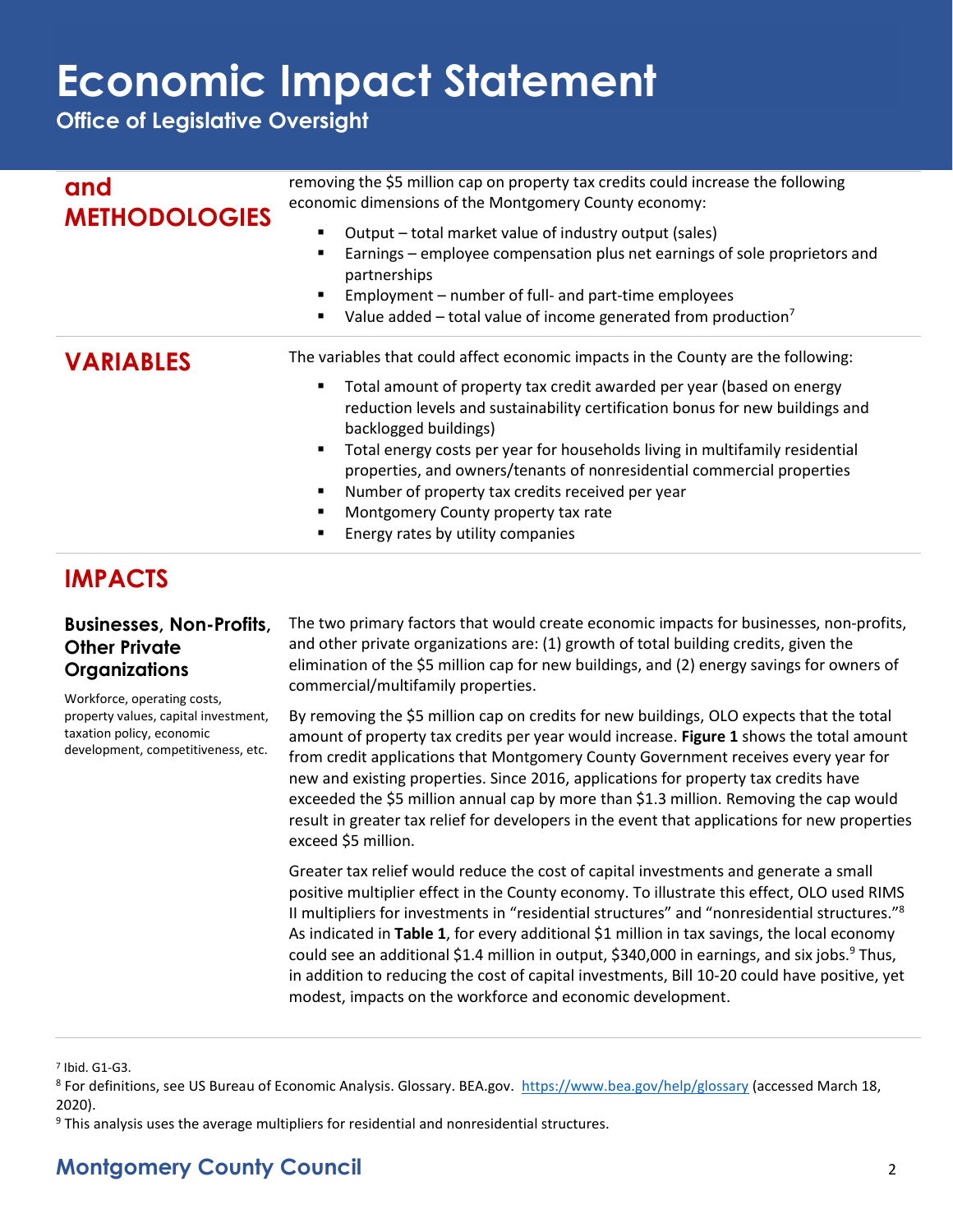**Office of Legislative Oversight**



#### **Figure 1. Total Building Credits for Received Applications by Year**

#### **Table 1. Estimated Impacts on Output, Earnings, Employment and Value Added**

| <b>Credit Increase</b><br>(million) | Output<br>(million) | <b>Earnings</b><br>(million) | <b>Employment</b> | Value Added<br>(million) |
|-------------------------------------|---------------------|------------------------------|-------------------|--------------------------|
| \$1                                 | \$1.44              | \$0.34                       | 6.07              | \$0.82                   |
| \$5                                 | \$7.22              | \$1.69                       | 30.36             | \$4.09                   |
| \$10                                | \$14.45             | \$3.39                       | 60.72             | \$8.17                   |

Theoretically, these positive economic impacts would affect some of the County Council's priority indicators. In addition to lowering the cost of capital improvements, slight increases in output, earnings, and employment could enhance competitiveness and economic development. However, these effects would be small given the small increases in annual credits assumed here.

 $\ddot{m}$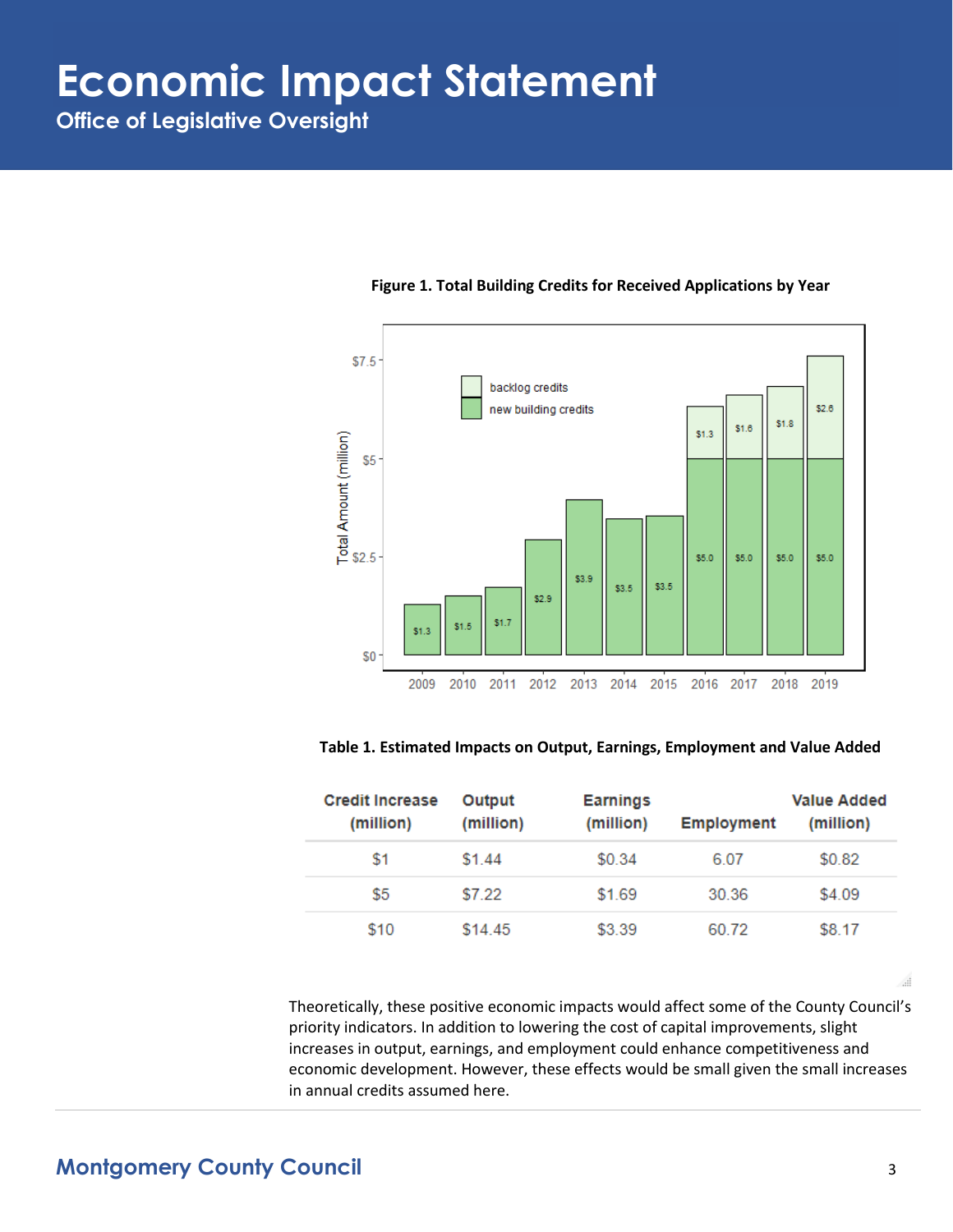**Office of Legislative Oversight**

By prioritizing energy reduction, Bill 10-20 would generate energy savings for owners of commercial and multifamily properties that receive the credit. Although difficult to calculate, total annual energy savings for credit recipients would have direct impacts on key priority indicators. According to a report by Dodge Data & Analytics, a leading provider of analysis for the construction industry, constructing green buildings and performing green retrofits and renovations lower operating costs, improves occupational health and productivity, and increases property values.<sup>10</sup> OLO believes that energy savings would reduce net operating costs for owners of commercial and multifamily properties and very likely boost the value of these properties.

However, it should be noted that two factors could offset these potential energy savings. First, utility companies may respond to the reduced energy sales to commercial and multifamily buildings by asking the Public Services Commission for rate increases to compensate for shortfalls. Second, an increase in property taxes would offset the savings for buildings that do not attain credit for 100% of taxes.

#### **Residents**

Employment, property values, taxes paid, etc.

Bill 10-20 could impact residents through the growth of total building credits and energy savings for households living in multifamily properties. The multiplier effects on output, earnings, employment, and value-added that are discussed above would span the County. Residents would, therefore, share in these economic benefits. Moreover, due to energy savings, owners of units in multifamily properties would see a reduction in household expenses and would also benefit from potential increases in property values. However, the extent to which commercial tenants and multifamily renters would benefit is uncertain. Depending on the leasing arrangement, it is possible that landlords would "pocket" the energy savings rather than passing them to renters. Renters may or may not see a reduction in their monthly rental rates, but if multifamily buildings are individually metered and billed for energy use, renters would see a reduction on their utility bills.

**WORKS CITED** Commercial/Multifamily Stakeholder Work Group. *Recommendations on Montgomery County High-Performance Green Building Incentives*. March 2019.

> County Council for Montgomery County Maryland. Emergency Climate Mobilization. Resolution No. 18-974. December 5, 2017.

> County Council for Montgomery County Maryland. Property Tax Credit – Energy and Environmental Design – Eligibility Criteria and Amounts of Credit. Bill No. 10-20. Legislative Request Report. March 3, 2020.

County Council for Montgomery County Maryland. Memorandum. Christine Wellons. February 27, 2020.

<sup>10</sup> Dodge Data & Analytics. *Smart Market Report: World Green Building Trends 2018*. 32-40. <https://www.construction.com/toolkit/reports/world-green-building-trends-2018> (accessed on March 18, 2020).

### **Montgomery County Council** 4